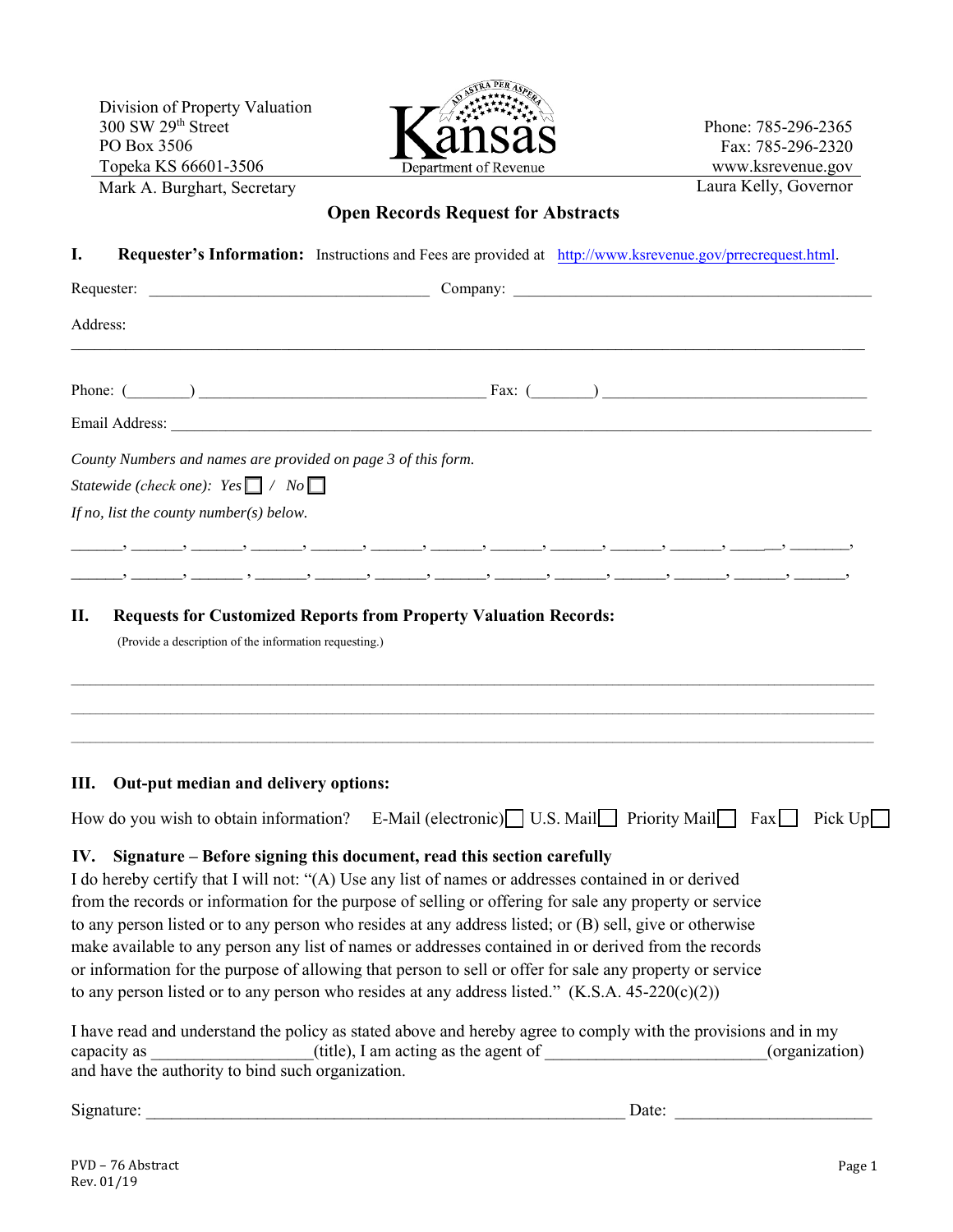#### **Instructions:**

- 1. Complete this form, including signature and date. Provide a completed form for each request.
- 2. The division will provide records upon a direct match. If you have not provided enough information to establish a direct match, the division will contact you requesting additional information.
- 3. Mail the request form to: Division of Property Valuation

Abstract Section 300 SW 29th Street PO Box 3506 Topeka, KS 66601-3506 OR: fax to 785.296.2320 OR: send an e-mail to: kdor pvd@ks.gov

4. The division will notify you of the fee(s) due. All fees should be paid by check or money order. Make the check or money order payable to the "Kansas Department of Revenue/PVD". Payment is required prior to the release of the requested records. No refunds will be issued for requests made in error, or requests for records not on file.

#### **Fees:**

The following fee structure is for abstract data (value, tax and levy data).

| <b>Base Fee</b> | \$75.00 for each year   |
|-----------------|-------------------------|
| Each record     | \$0.025 for each record |

Copy  $\&$  Search Charge Fees: The 25-cent copy charge is a per page charge which is principally assessed to reimburse the agency for routine costs of retrieving records which are requested with specificity and are held within the division's current file system. It does not include the cost of more than one-tenth of an hour of research or access time required to determine the location of records not readily accessible, to determine what specific records meet request criteria, to access records from archives and other similar necessary services. For such services in providing access or copies, the \$25 per hour search charge may be assessed, to be billed by the tenth of an hour.

Mail Charge Fee: The mail charge may be assessed in addition to the base fee and each record fee. For up to and including the first five pages, 40 cents may be charged, plus an additional 25 cents for up to and including each additional five pages. If air express delivery is requested, you must provide a prepaid envelope or an account number for such delivery.

Fax Fee: Generally, records may be faxed if the request is for records that are not confidential or restricted. The Fax charge of 65 cents per page includes those services required in copying a record, in addition to domestic fax transmission costs. No additional copy charge is assessed. Whether and to what extent records will be faxed is at the sole discretion of the custodians.

The agency will provide an estimate of fees to be charged as soon as possible after receiving the request. The agency reserves the right to require any estimated charge for access to or copies of records be received before work is performed to produce the records in order to insure payment. While the agency will do its best to provide an accurate estimate of the fees, it is possible that the records can be produced for less than the estimated amount. If so, any additional amounts will be refunded. However, it is also possible that after the work is started, the agency will discover that the estimate is too low. If this occurs, the agency will promptly inform the requestor of the revised estimate. The agency may require advanced payment of any additional cost before continuing work to fulfil the request.

Fees may be waived at the discretion of the Secretary of Revenue, Division Director or the Official Records Custodian. Criteria for waiver include but are not limited to the size and clarity of the request, availability of records, difficulty and time required to access the records and whether the use or distribution of the records is determined by the Secretary of Revenue or custodians to significantly benefit the Kansas Department of Revenue or the general public.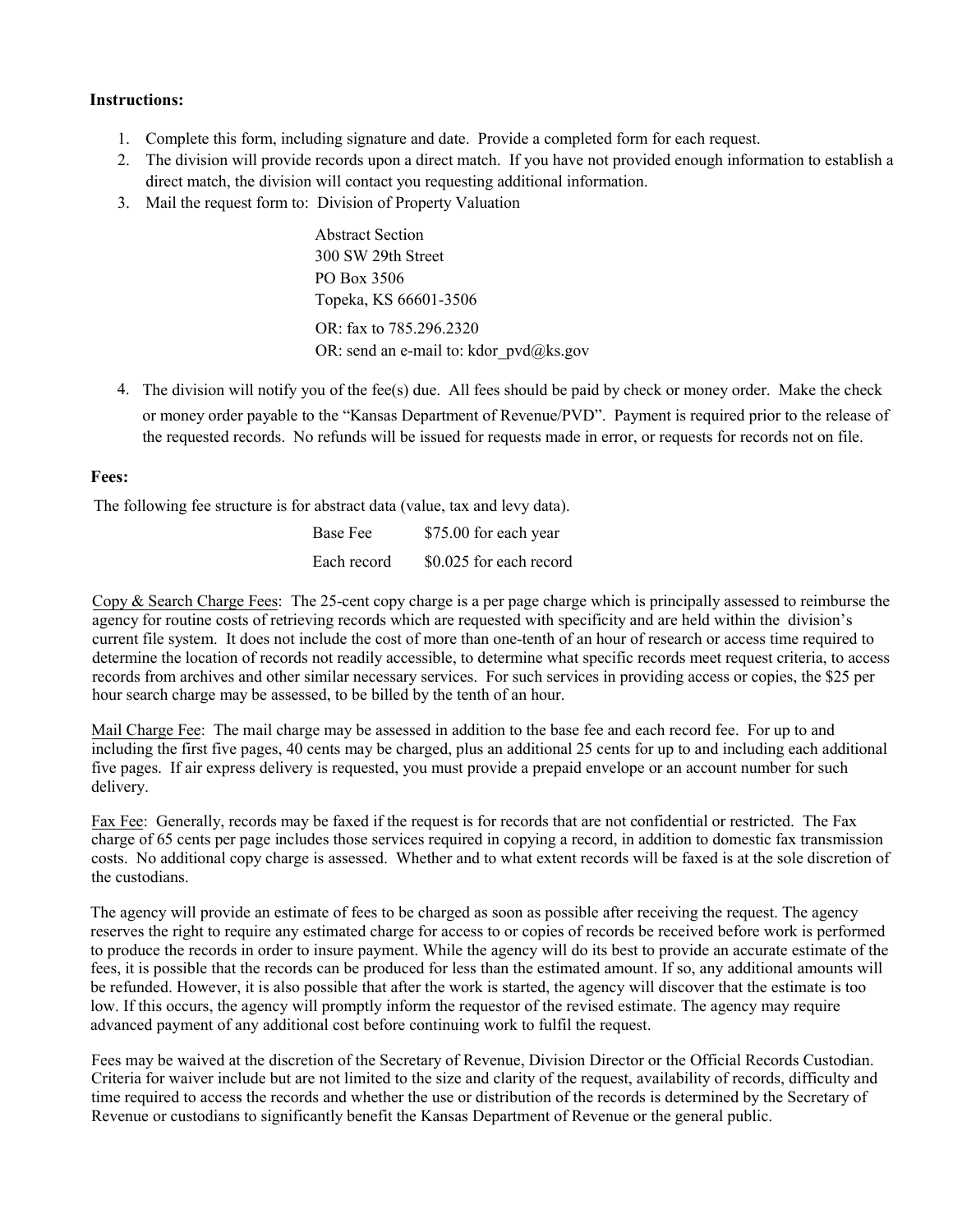# **County Number with County Name**

| $Co. \#$ | Co.<br>Abbr.           | County        | $Co. \#$ | Co.<br>Abbr.   | County      | $Co. \#$ | Co.<br>Abbr. | County         |
|----------|------------------------|---------------|----------|----------------|-------------|----------|--------------|----------------|
| 001      | AL                     | Allen         | 036      | GL             | Greeley     | 071      | <b>OB</b>    | Osborne        |
| 002      | AN                     | Anderson      | 037      | <b>GW</b>      | Greenwood   | 072      | <b>OT</b>    | Ottawa         |
| 003      | AT                     | Atchison      | 038      | HM             | Hamilton    | 073      | PN           | Pawnee         |
| 004      | <b>BA</b>              | Barber        | 039      | HP             | Harper      | 074      | PL           | Phillips       |
| 005      | <b>BT</b>              | Barton        | 040      | <b>HV</b>      | Harvey      | 075      | PT           | Pottawatomie   |
| 006      | <b>BB</b>              | Bourbon       | 041      | HS             | Haskell     | 076      | PR           | Pratt          |
| 007      | <b>BR</b>              | <b>Brown</b>  | 042      | HG             | Hodgeman    | 077      | RA           | Rawlins        |
| 008      | <b>BU</b>              | <b>Butler</b> | 043      | <b>JA</b>      | Jackson     | 078      | <b>RN</b>    | Reno           |
| 009      | CS                     | Chase         | 044      | $\rm{J}\rm{F}$ | Jefferson   | 079      | RP           | Republic       |
| 010      | CQ                     | Chautauqua    | 045      | JW             | Jewell      | 080      | RC           | Rice           |
| 011      | CK                     | Cherokee      | 046      | <b>JO</b>      | Johnson     | 081      | RL           | Riley          |
| 012      | <b>CN</b>              | Cheyenne      | 047      | KE             | Kearny      | 082      | <b>RO</b>    | Rooks          |
| 013      | CA                     | Clark         | 048      | KM             | Kingman     | 083      | <b>RH</b>    | Rush           |
| 014      | <b>CY</b>              | Clay          | 049      | <b>KW</b>      | Kiowa       | 084      | <b>RS</b>    | Russell        |
| 015      | CD                     | Cloud         | 050      | LB             | Labette     | 085      | <b>SA</b>    | Saline         |
| 016      | $\mathrm{C}\mathrm{F}$ | Coffey        | 051      | LE             | Lane        | 086      | <b>SC</b>    | Scott          |
| 017      | CM                     | Comanche      | 052      | LV             | Leavenworth | 087      | SG           | Sedgwick       |
| 018      | CL                     | Cowley        | 053      | LC             | Lincoln     | 088      | <b>SW</b>    | Seward         |
| 019      | CR                     | Crawford      | 054      | LN             | Linn        | 089      | SN           | Shawnee        |
| 020      | DC                     | Decatur       | 055      | LG             | Logan       | 090      | <b>SD</b>    | Sheridan       |
| 021      | DK                     | Dickinson     | 056      | LY             | Lyon        | 091      | <b>SH</b>    | Sherman        |
| 022      | DP                     | Doniphan      | 057      | <b>MN</b>      | Marion      | 092      | <b>SM</b>    | Smith          |
| 023      | DG                     | Douglas       | 058      | MS             | Marshall    | 093      | SF           | Stafford       |
| 024      | ${\rm ED}$             | Edwards       | 059      | <b>MP</b>      | McPherson   | 094      | <b>ST</b>    | Stanton        |
| 025      | EK                     | Elk           | 060      | <b>ME</b>      | Meade       | 095      | SV           | <b>Stevens</b> |
| 026      | $\mathbf{EL}$          | Ellis         | 061      | MI             | Miami       | 096      | SU           | Sumner         |
| 027      | EW                     | Ellsworth     | 062      | MC             | Mitchell    | 097      | TH           | Thomas         |
| 028      | FI                     | Finney        | 063      | MG             | Montgomery  | 098      | <b>TR</b>    | Trego          |
| 029      | FO                     | Ford          | 064      | MR             | Morris      | 099      | <b>WB</b>    | Wabaunsee      |
| 030      | <b>FR</b>              | Franklin      | 065      | MT             | Morton      | 100      | <b>WA</b>    | Wallace        |
| 031      | $\operatorname{GE}$    | Geary         | 066      | <b>NM</b>      | Nemaha      | 101      | <b>WS</b>    | Washington     |
| 032      | GO                     | Gove          | 067      | NO             | Neosho      | 102      | WH           | Wichita        |
| 033      | GH                     | Graham        | 068      | <b>NS</b>      | <b>Ness</b> | 103      | WL           | Wilson         |
| 034      | GT                     | Grant         | 069      | NT             | Norton      | 104      | <b>WO</b>    | Woodson        |
| 035      | ${\rm GY}$             | Gray          | 070      | <b>OS</b>      | Osage       | 105      | <b>WY</b>    | Wyandotte      |